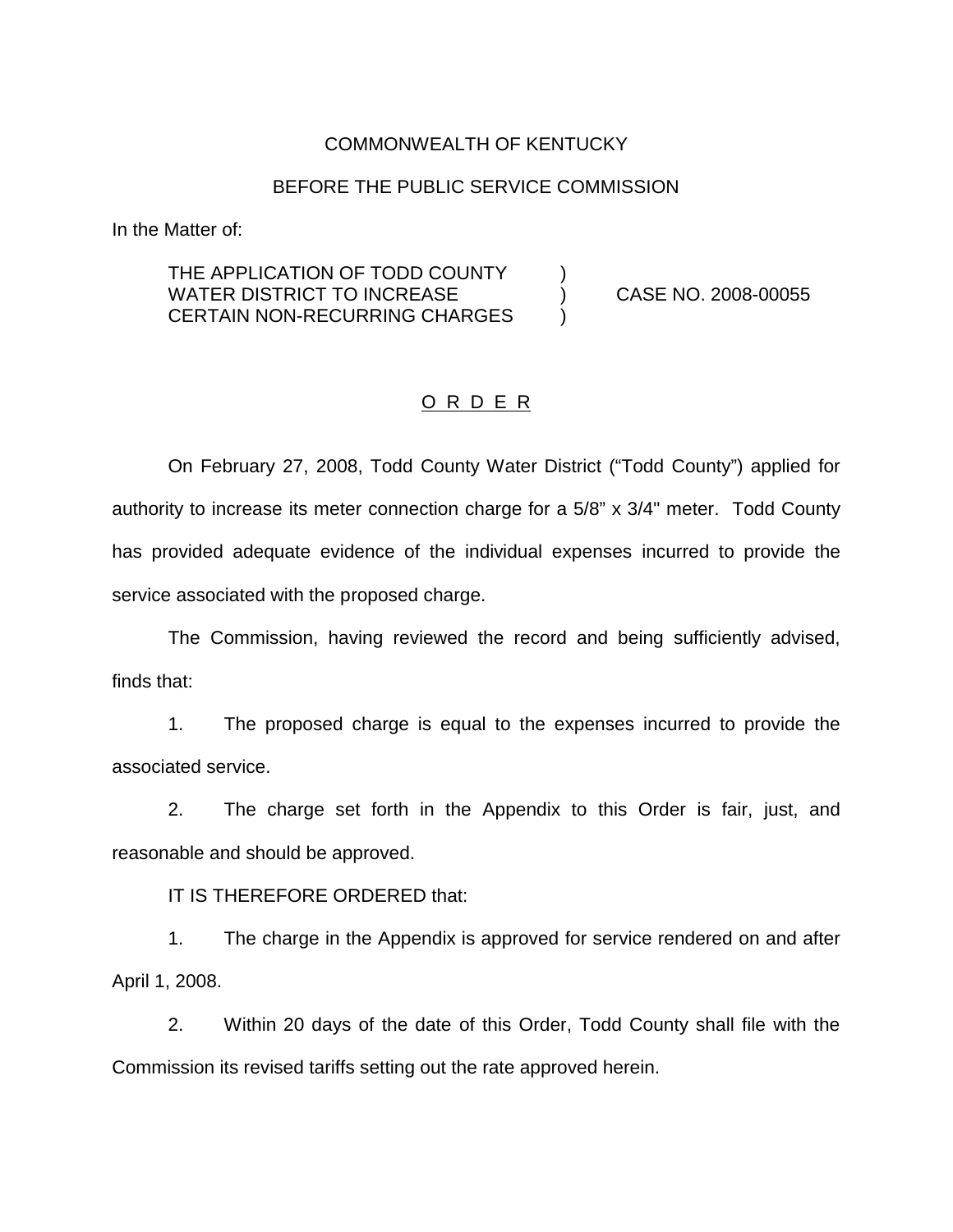Done at Frankfort, Kentucky, this 20<sup>th</sup> day of March, 2008.

By the Commission

ATTE funto Executive Director

Case No. 2008-00055